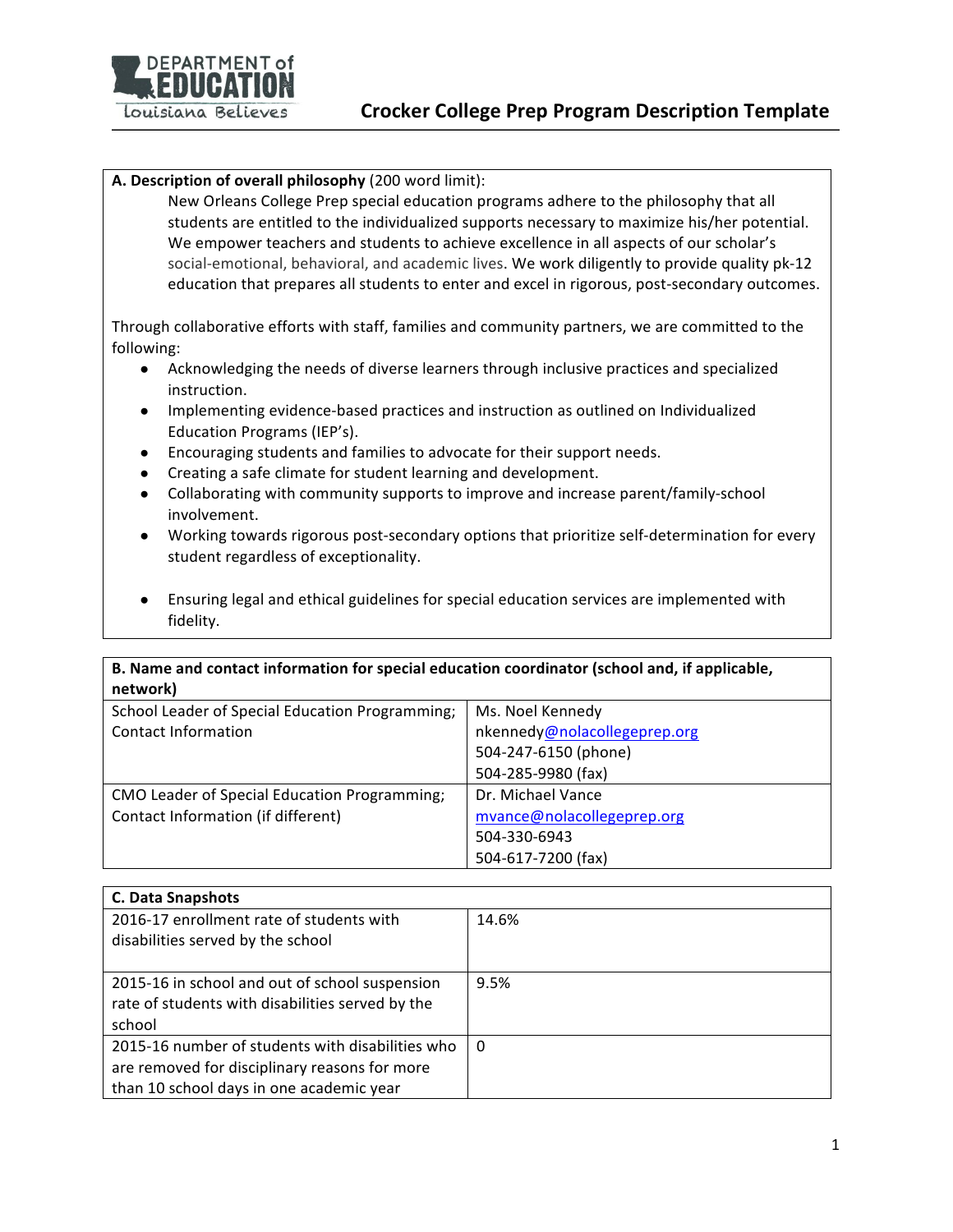

## **Crocker College Prep Program Description Template**

| D. Description of how pupil appraisal, special education, and related services are provided by the<br>school |                                                                                                                                                                                                                                                                                                                                                                                                                                                      |  |
|--------------------------------------------------------------------------------------------------------------|------------------------------------------------------------------------------------------------------------------------------------------------------------------------------------------------------------------------------------------------------------------------------------------------------------------------------------------------------------------------------------------------------------------------------------------------------|--|
| Appraisal/Evaluation                                                                                         |                                                                                                                                                                                                                                                                                                                                                                                                                                                      |  |
| Main point of contact if<br>a parent would like to<br>request an evaluation                                  | Director of Special Education/Student Services                                                                                                                                                                                                                                                                                                                                                                                                       |  |
| Response to<br><b>Intervention Overview</b>                                                                  | Response to Intervention (RTI) is a three tiered framework to improve<br>learning through evidence-based instruction, interventions and ongoing<br>assessment. The purpose of the RTI process at Crocker College Prep is to<br>identify learning and behavioral difficulties early in an effort to intervene<br>with specialized supports and improve the overall academic achievement<br>of our scholars to help prepare them for college and life. |  |
|                                                                                                              | Three tiers (or levels) of academic or behavioral support are in place and<br>include evidence-based interventions or practices. Scholars receive<br>evidence-based interventions either in a small group setting or individually<br>to mediate areas of performance that are below grade level standards<br>and/or expectations.                                                                                                                    |  |
|                                                                                                              | The RTI team meets regularly to analyze data (academic and behavioral)<br>and evaluate response or lack of response to interventions. Teachers<br>make referrals to the RTI team based on universal screening results,<br>intervention data, observational data, weekly assignments, test scores and<br>grades. Parent concerns/referrals are also welcomed and will be reviewed<br>by the RTI team upon receipt.                                    |  |
|                                                                                                              | <b>Examples of universal screeners:</b><br>Strategic Teaching and Evaluation of Progress (STEP)<br>Isteep<br>Fountas and Pinnell (F&P)<br>Schoolrunner behavior data<br>Strengths Difficulties Questionnaire (SDQ)                                                                                                                                                                                                                                   |  |
|                                                                                                              | <b>Examples of reading interventions:</b><br>Hybridge by Compass Learning<br>Leveled Literacy Intervention (LLI)<br>Achieve 3000                                                                                                                                                                                                                                                                                                                     |  |
|                                                                                                              | <b>Examples of math interventions:</b><br>Cognitively Guided Instruction (CGI)<br>Direct instruction using iREADY workbooks                                                                                                                                                                                                                                                                                                                          |  |
|                                                                                                              | <b>Examples of behavior interventions:</b><br>School-wide Positive Behavior Interventions and Supports<br>Check-In/Check-Out<br>Individual and Group Counseling                                                                                                                                                                                                                                                                                      |  |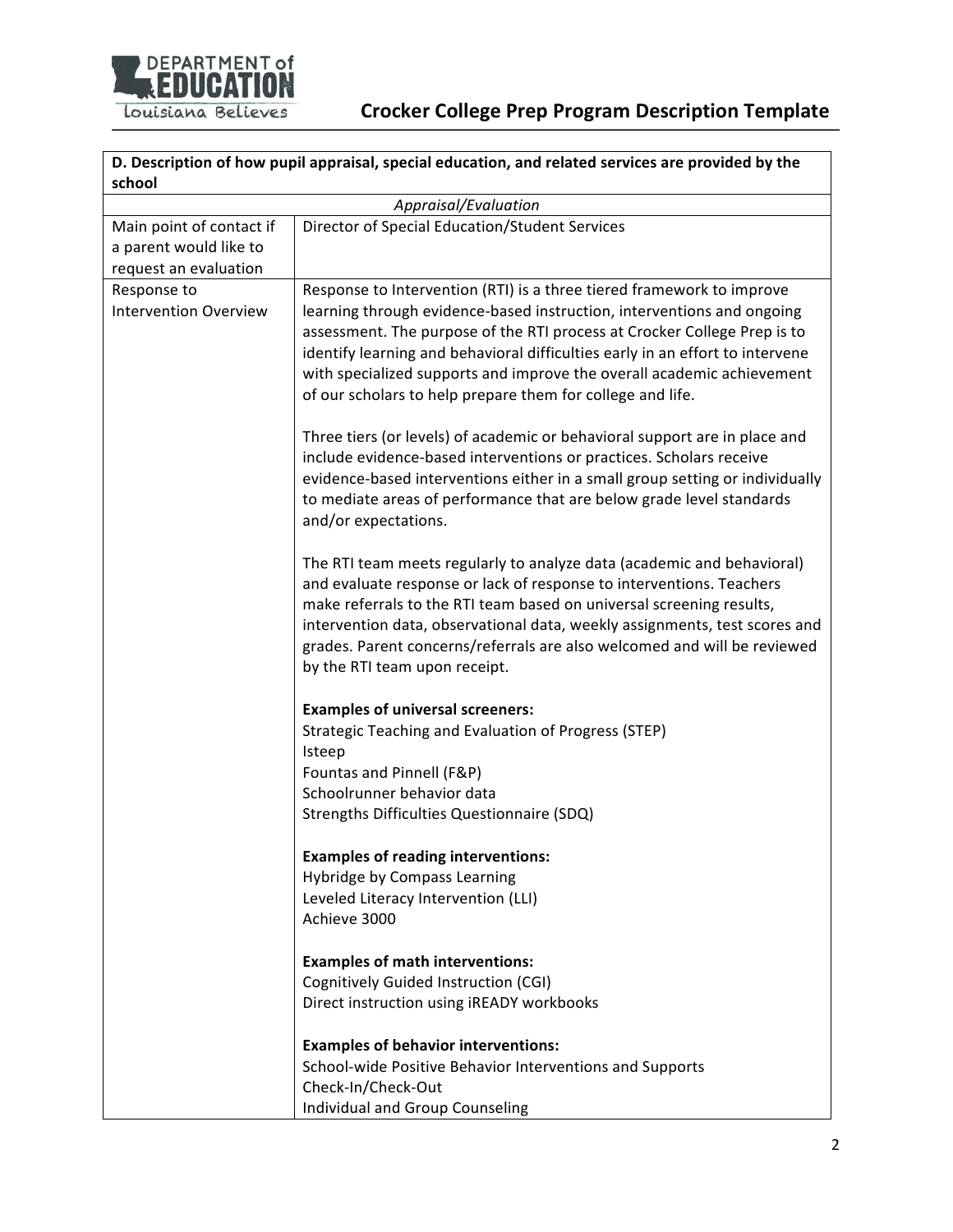

## **Crocker College Prep Program Description Template**

|                              | Skills groups                                                                                                         |  |  |
|------------------------------|-----------------------------------------------------------------------------------------------------------------------|--|--|
|                              | Functional behavior assessments                                                                                       |  |  |
|                              | <b>Behavior Plans</b>                                                                                                 |  |  |
| <b>School Building Level</b> | <b>Members of the SBLC team:</b>                                                                                      |  |  |
| Committee (SBLC)             | Pupil Appraisal Member (e.g., school psychologist, educational                                                        |  |  |
|                              | diagnostician, etc.)                                                                                                  |  |  |
|                              | <b>School Principal</b>                                                                                               |  |  |
|                              | Classroom teacher                                                                                                     |  |  |
|                              | Speech therapist (as needed)                                                                                          |  |  |
|                              |                                                                                                                       |  |  |
|                              | <b>Example engagements with parents:</b>                                                                              |  |  |
|                              | Review screening and/or intervention data                                                                             |  |  |
|                              | Discuss sufficient/insufficient progress                                                                              |  |  |
|                              |                                                                                                                       |  |  |
|                              | Review teacher/parent referrals                                                                                       |  |  |
|                              | NOCP encourages parent attendance and participation in all meetings, and                                              |  |  |
|                              | does so through written parent invitations, phone calls, texts, etc.                                                  |  |  |
|                              |                                                                                                                       |  |  |
|                              | Parental permission is obtained for any screenings and/or evaluations,                                                |  |  |
|                              | where permission is required.                                                                                         |  |  |
|                              |                                                                                                                       |  |  |
|                              | Per Louisiana Bulletin 1508, parent permission is not required prior to                                               |  |  |
|                              | reviewing existing data as part of an evaluation or a reevaluation or                                                 |  |  |
|                              | administering a test or other evaluation that is administered to all                                                  |  |  |
|                              | students unless, before administration of that test or evaluation, consent                                            |  |  |
|                              | is required of parents of all students.                                                                               |  |  |
|                              |                                                                                                                       |  |  |
|                              | <b>Example decisions SBLC team can make:</b>                                                                          |  |  |
|                              | Further action is not required at this time.                                                                          |  |  |
|                              | Continue current intervention(s) and progress monitor through the RtI                                                 |  |  |
|                              | process.                                                                                                              |  |  |
|                              | Conduct additional intervention(s) through the RtI process.                                                           |  |  |
|                              | Refer the student to the appropriate committee to conduct a 504                                                       |  |  |
|                              | evaluation/plan.                                                                                                      |  |  |
|                              |                                                                                                                       |  |  |
|                              | Refer the student to Pupil Appraisal for support services.<br>Refer the student to Pupil Appraisal for an evaluation. |  |  |
| Appraisal Team               | <b>Members of appraisal team:</b>                                                                                     |  |  |
|                              | Pupil Appraisal Member(s) (e.g., school psychologist, educational                                                     |  |  |
|                              | diagnostician, etc.)                                                                                                  |  |  |
|                              | <b>General Education Teacher</b>                                                                                      |  |  |
|                              |                                                                                                                       |  |  |
|                              | Other contracted personnel/staff members, as needed (e.g., OT, PT,                                                    |  |  |
|                              | speech, APE, School Social Worker)                                                                                    |  |  |
|                              |                                                                                                                       |  |  |
|                              | <b>Example engagements with parents:</b>                                                                              |  |  |
|                              | <b>SBLC Meetings</b>                                                                                                  |  |  |
|                              | <b>IEP Meetings</b>                                                                                                   |  |  |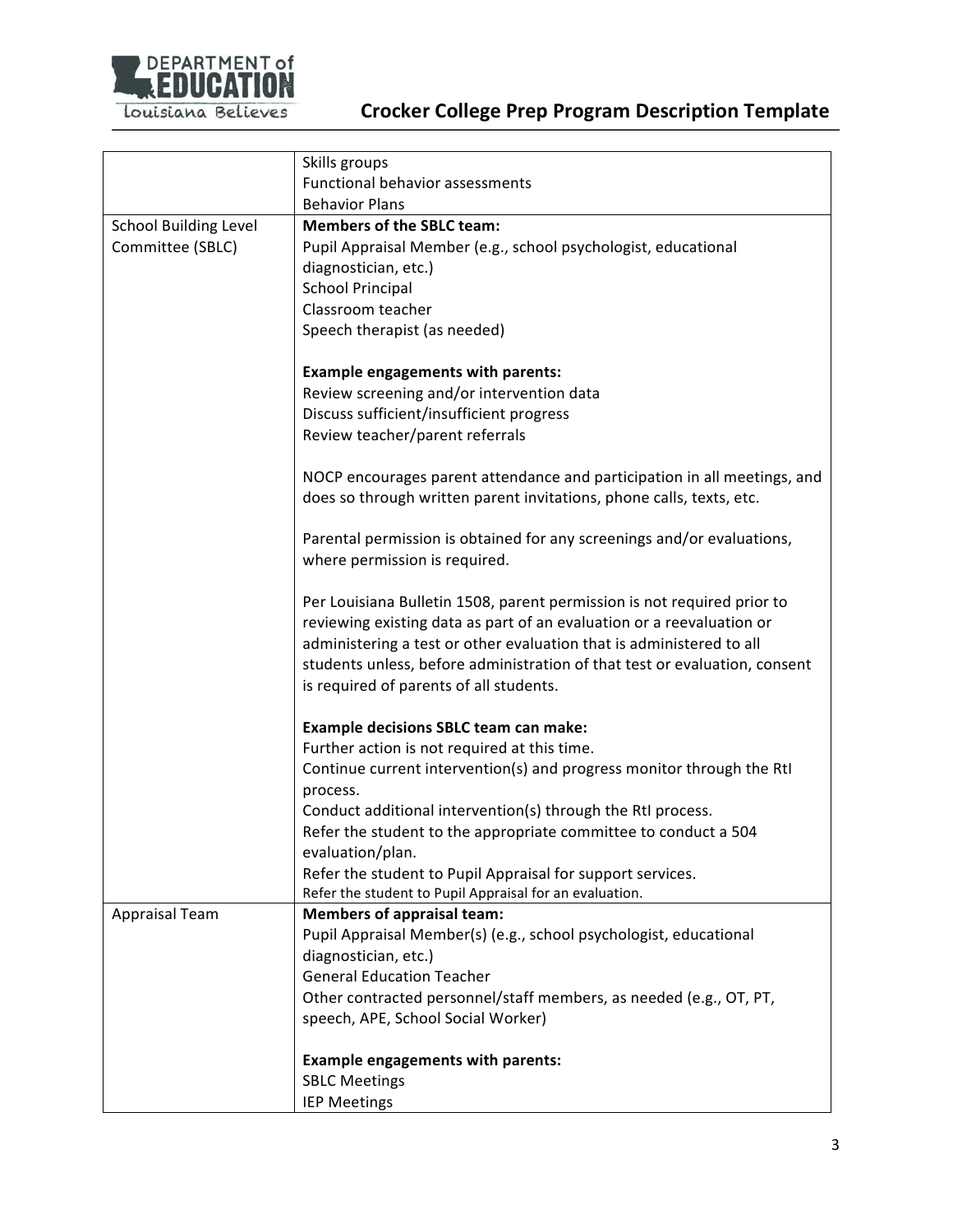

|                                 | <b>Eligibility Determination Meetings</b>                                              |  |  |
|---------------------------------|----------------------------------------------------------------------------------------|--|--|
|                                 | Family Interviews                                                                      |  |  |
|                                 |                                                                                        |  |  |
|                                 | Following a comprehensive evaluation and staffing, an appraisal team<br>can determine: |  |  |
|                                 | 1. The student may be classified with an exceptionality, as outlined                   |  |  |
|                                 | in Louisiana Bulletin 1508. The educational needs of the student                       |  |  |
|                                 | are identified in the evaluation and special education services may                    |  |  |
|                                 |                                                                                        |  |  |
|                                 | be recommended. If parents accept services, educational needs                          |  |  |
|                                 | will be documented on the IEP.                                                         |  |  |
|                                 | The student may not be classified with an exceptionality under<br>2.                   |  |  |
|                                 | IDEA. The student may then be referred back to the SBLC for                            |  |  |
|                                 | consideration of other potential services (e.g., Section 504                           |  |  |
|                                 | Accommodation Plan, tiered academic and/or behavioral                                  |  |  |
|                                 | supports).                                                                             |  |  |
|                                 |                                                                                        |  |  |
|                                 | Instructional and Related Services Provision and Staffing                              |  |  |
| Specialized Instruction         | # Special Education Teachers: 7                                                        |  |  |
|                                 | # Paraprofessionals: 12                                                                |  |  |
| # Academic Interventionists: NA |                                                                                        |  |  |
|                                 | Examples of curricula: Eureka Math                                                     |  |  |
|                                 | Engage NY                                                                              |  |  |
|                                 | Louisiana Guidebooks                                                                   |  |  |
|                                 | My World Social Studies                                                                |  |  |
|                                 | MacMillian/McGraw Hills: A Closer Look                                                 |  |  |
|                                 | Unique Curriculum                                                                      |  |  |
|                                 | Leveled Literacy Intervention                                                          |  |  |
|                                 | Modified work/assignments, as needed                                                   |  |  |
| Speech/language                 | 2 Speech Therapist                                                                     |  |  |
| Audiology                       | When audiology services are needed, we contract out with a provider.                   |  |  |
| Counseling (mental              | 2 Qualified School Social Workers                                                      |  |  |
| health and other                |                                                                                        |  |  |
| therapies)                      |                                                                                        |  |  |
| Occupational therapy            | One contracted Occupational Therapist                                                  |  |  |
| Physical therapy                | One contracted Physical Therapist                                                      |  |  |
| <b>Health/Nursing services</b>  | One full-time school nurse                                                             |  |  |
|                                 | Access to School-based Health Center at Cohen College Prep                             |  |  |
| Orientation and mobility        | Describe accessibility accommodations are available to students:                       |  |  |
| services and accessibility      | Students are provided with any accessibility accommodations outlined on                |  |  |
| (including interpreting         | IEP's (e.g., paper-based testing, word processors, etc.). One contracted               |  |  |
| services)                       | interpreter provides translation services for NOCP, as needed.                         |  |  |
|                                 |                                                                                        |  |  |
|                                 | <b>School accessibility:</b>                                                           |  |  |
|                                 | -All restroom/classroom/multipurpose spaces are accessible                             |  |  |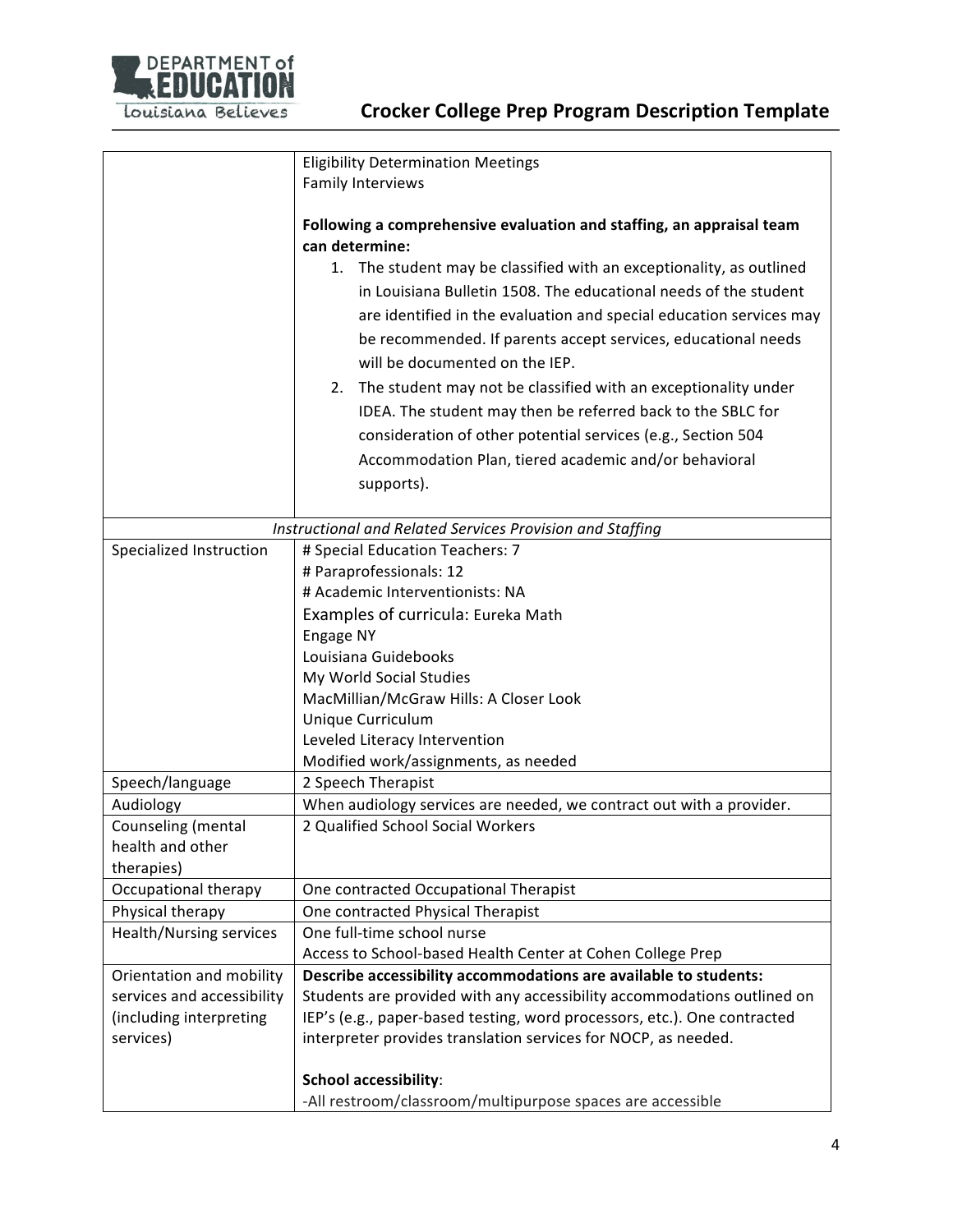

|                                | -Street and sidewalks are accessible from the front entry and bus drop<br>point<br>-Students with special needs can be issued an elevator key to access 2nd<br>and 3rd floor.                                                                                                                                                                                                       |
|--------------------------------|-------------------------------------------------------------------------------------------------------------------------------------------------------------------------------------------------------------------------------------------------------------------------------------------------------------------------------------------------------------------------------------|
|                                | If not currently providing service, plan to deliver service in future: If<br>orientation and mobility services are needed, they will be provided by our<br>current contractor, Lighthouse for the Blind.                                                                                                                                                                            |
| Adaptive physical<br>education | One contracted Adapted Physical Education instructor                                                                                                                                                                                                                                                                                                                                |
| Specialized<br>Transportation  | School bus and van from a contracted carrier                                                                                                                                                                                                                                                                                                                                        |
| Assistive Technology           | <b>Examples of supports:</b> One assistive technology contractor provides<br>services for students who require significant AT devices as part of their<br>Individualized Education Program. In addition, when needed, we consult<br>with the Louisiana Assistive Technology Institute (LATI) to sample new<br>devices and receive best practices instruction around implementation. |

E. Description of how the school plans to provide the continuum of special education placements for students whose IEP placement is outside of the regular education setting

| School-based Supports (in-school) |                                              |                                         |                                |  |
|-----------------------------------|----------------------------------------------|-----------------------------------------|--------------------------------|--|
|                                   | Description of Supports                      | <b>Description of Supports</b>          | <b>Description of Supports</b> |  |
|                                   | within Inclusion                             | within Resource                         | within Self-Contained          |  |
| $PK - 8$                          | Inclusion support in<br>$\overline{a}$       | Specialized<br>$\overline{\phantom{0}}$ | Specialized                    |  |
|                                   | the general                                  | instruction in a                        | instruction in a self-         |  |
|                                   |                                              |                                         |                                |  |
|                                   | education                                    | resource setting                        | contained setting              |  |
|                                   | classroom.                                   | with a special                          | with special                   |  |
|                                   | Students receive<br>$\overline{\phantom{a}}$ | education teachers,                     | education teachers             |  |
|                                   | support in a small                           | and paraeducator                        | and paraeducator               |  |
|                                   | group from a special                         | support.                                | support.                       |  |
|                                   | education teacher or                         | Special education<br>$\overline{a}$     | Students who take              |  |
|                                   | paraeducator.                                | teachers modify                         | the LEAP Connect               |  |
|                                   | Accommodations/                              | general education                       | assessment receive             |  |
|                                   | modifications, behavior                      | lesson plans or                         | instruction aligned            |  |
|                                   | support and IEP goal                         | create unique lesson                    | to Louisiana's                 |  |
|                                   | tracking are                                 | plans to support IEP                    | Connectors.                    |  |
|                                   | provided and                                 | goal instruction and                    | Teachers provide               |  |
|                                   | support access to                            | data tracking.                          | interventions and              |  |
|                                   | the general                                  | Accommodations<br>-                     | instruction around             |  |
|                                   | education                                    | and modifications                       | student IEP goals;             |  |
|                                   | curriculum.                                  | may include, but are                    | behavior and/or                |  |
|                                   | Accommodations                               | not limited to: text-                   | academic IEP goal              |  |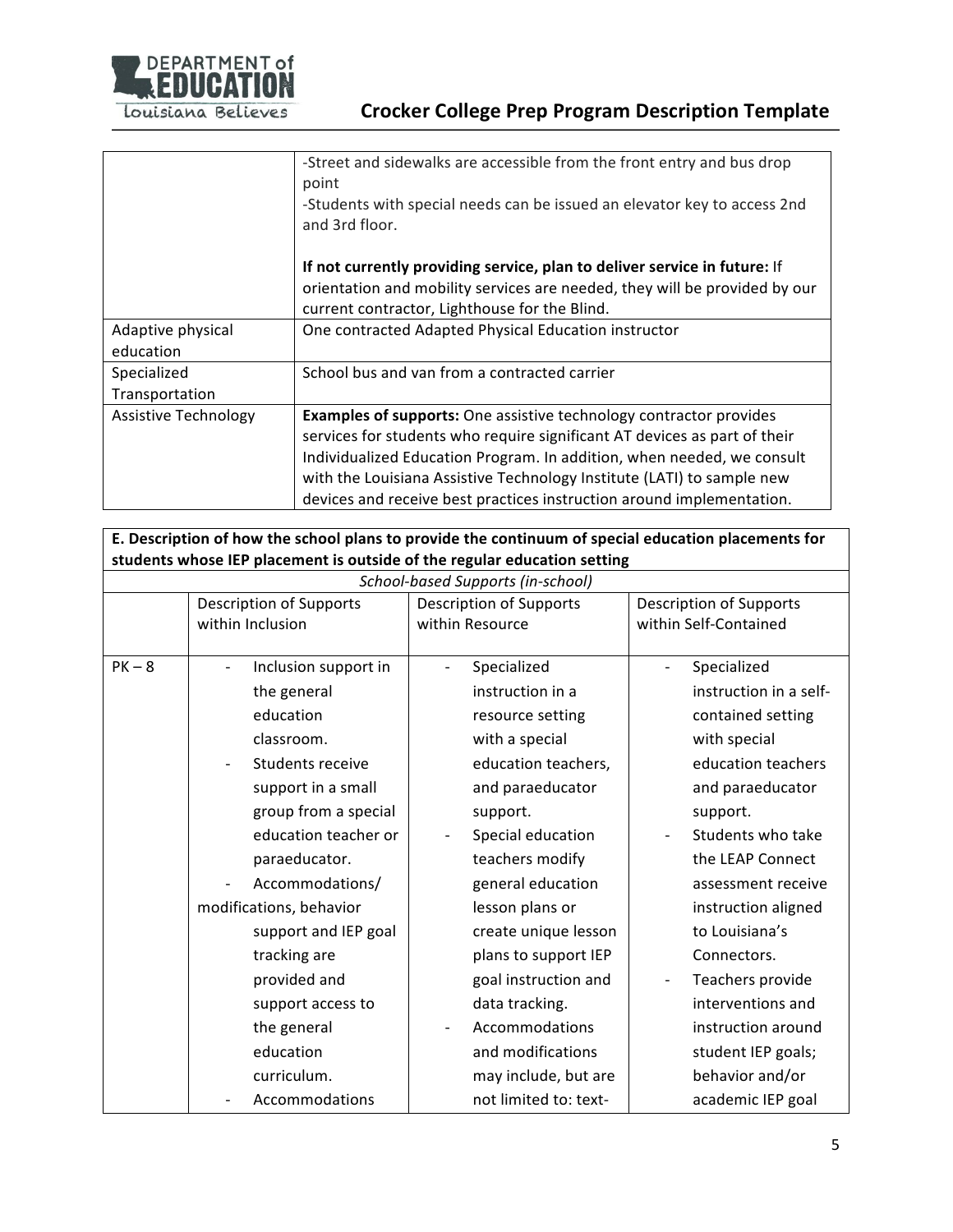

|                       |                         | may include, but are         | to-speech software,                                                                                                                                      | tracking occurs daily. |
|-----------------------|-------------------------|------------------------------|----------------------------------------------------------------------------------------------------------------------------------------------------------|------------------------|
|                       | not limited to:         |                              | word processors.                                                                                                                                         | Accommodations         |
|                       | weighted lap pads,      |                              | Students may also                                                                                                                                        | and modifications      |
|                       | slant boards,           |                              | receive support                                                                                                                                          | may include, but are   |
|                       | calculator, behavior    |                              | around social skill                                                                                                                                      | not limited to: visual |
|                       |                         | chart tracking or            | development,                                                                                                                                             | schedules,             |
|                       |                         | manipulatives.               | sensory-based                                                                                                                                            | communication          |
|                       |                         |                              | learning and                                                                                                                                             | devices, token         |
|                       |                         |                              | communication- in                                                                                                                                        | economies and          |
|                       |                         |                              | partnership with                                                                                                                                         | sensory-based          |
|                       |                         |                              | related service                                                                                                                                          | activities.            |
|                       |                         |                              | providers                                                                                                                                                | Collaboration with     |
|                       |                         |                              |                                                                                                                                                          | related service        |
|                       |                         |                              |                                                                                                                                                          | providers (e.g., OT,   |
|                       |                         |                              |                                                                                                                                                          | PT, social worker)     |
|                       |                         |                              |                                                                                                                                                          | often occurs in the    |
|                       |                         |                              |                                                                                                                                                          | classroom to meet      |
|                       |                         |                              |                                                                                                                                                          | student needs          |
|                       |                         |                              |                                                                                                                                                          | around IEP goals.      |
|                       |                         |                              |                                                                                                                                                          | Example curriculums    |
|                       |                         |                              |                                                                                                                                                          | include Rethink and    |
|                       |                         |                              |                                                                                                                                                          |                        |
|                       |                         |                              |                                                                                                                                                          | Unique Curriculum.     |
| school year services: | Description of extended |                              | Identification: Teachers receive Extended School Year training each school<br>year. All ESY decisions are data-based and meet the requirements specified |                        |
|                       |                         |                              | in Bulletin 1530, Section 705 (e.g., Regression-Recoupment, Critical Point of                                                                            |                        |
|                       |                         |                              | Instruction, and Special Circumstances) for ESY services. ESY deadlines are                                                                              |                        |
|                       |                         |                              | set early enough in quarter 4, to allow the development of an ESY IEP, with                                                                              |                        |
|                       |                         | parent participation.        |                                                                                                                                                          |                        |
|                       |                         |                              |                                                                                                                                                          |                        |
|                       |                         |                              | Delivery: If ESY services are required, our network will have two sites: PK-8                                                                            |                        |
|                       |                         |                              | and 9-12. Services would coincide with other summer school programming                                                                                   |                        |
|                       |                         |                              | taking place at each site, with certified special education teachers delivering                                                                          |                        |
| Description of        |                         | IEP minutes and instruction. | Students who need support outside of what is provided in the self-contained                                                                              |                        |
|                       | specialized program(s): |                              | setting are reviewed on an individualized basis by the IEP team. After                                                                                   |                        |
|                       |                         |                              | reviewing, the team problem-solves to determine the best programming and                                                                                 |                        |
|                       |                         |                              | setting to meet at student's needs. Unique ways in which we've provided                                                                                  |                        |
|                       |                         |                              | additional support in the past include, but are not limited to 1:1                                                                                       |                        |
|                       |                         |                              | paraeducators, modified schedules, the addition of assistive technology                                                                                  |                        |
|                       |                         |                              | devices (e.g., voice output device, text-to-speech software), adding related                                                                             |                        |
|                       |                         |                              | services (e.g., social work services, speech therapy, etc.).                                                                                             |                        |
|                       |                         |                              |                                                                                                                                                          |                        |